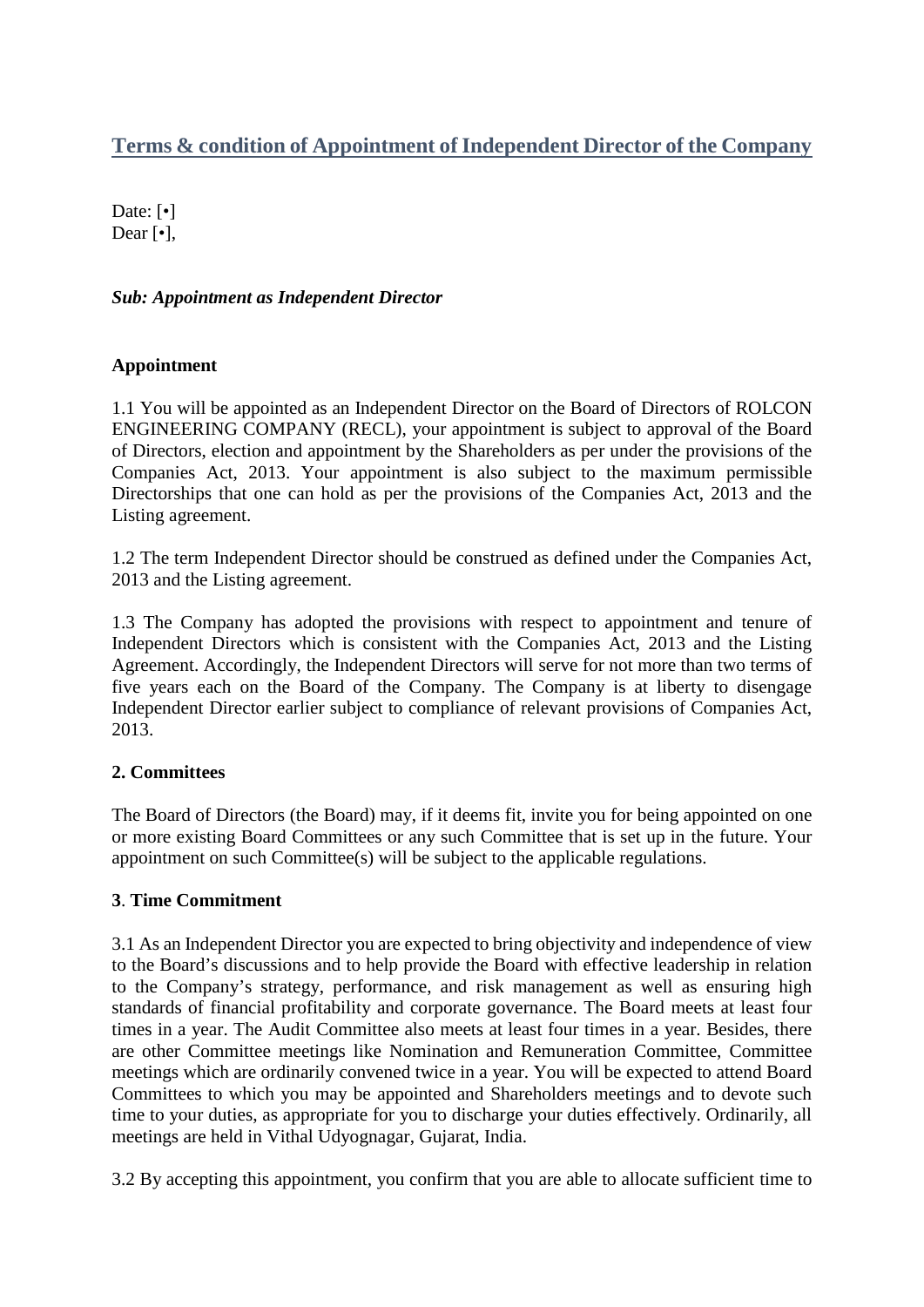meet the expectations from your role to the satisfaction of the Board.

### **4. Role and Duties**

Your role and duties will be those normally required of an Independent Director under the Companies Act, 2013 and the Listing agreement. There are certain duties prescribed for all Directors, both Executive and Non-Executive, which are fiduciary in nature and are as under:

I You shall act in accordance with the Company's Articles of Association.

II You shall act in good faith in order to promote the objects of the Company for the benefit of its members as a whole, and in the best interest of the Company.

III You shall discharge your duties with due and reasonable care, skill and diligence.

IV You shall not involve yourself in a situation in which you may have a direct or indirect interest that conflicts, or possibly may conflict, with the interest of the Company. Please refer to clause 7 for full explanation on conflict of interest.

V You shall not achieve or attempt to achieve any undue gain or advantage either to yourself or to your relatives, partners or associates.

VI You shall not assign your office as Director and any assignments so made shall be void.

In addition to the above requirements applicable to all Directors, the role of the Independent Director has the following key elements:

**Strategy**: Independent Director should constructively challenge and help develop proposals on strategy;

**Performance**: Independent Director should scrutinize the performance of management in meeting agreed goals and objectives;

**Risk**: Independent Director should satisfy themselves on the integrity of financial information and that financial controls and systems of risk management are robust and defensible;

**People**: Independent Director are responsible for determining appropriate levels of remuneration of Executive Directors and have a prime role in appointing, and where necessary, removing Executive Directors and in succession planning;

**Reporting**: Independent Director take responsibility for the processes for accurately reporting on performance and the financial position of RECL; and

**Reporting**: Independent Director take responsibility for the processes for accurately reporting on performance and the financial position of RECL; and

**Compliance**: Independent Director should keep governance and compliance with the applicable legislation and regulations under review and the conformity of RECL practices to accepted norms.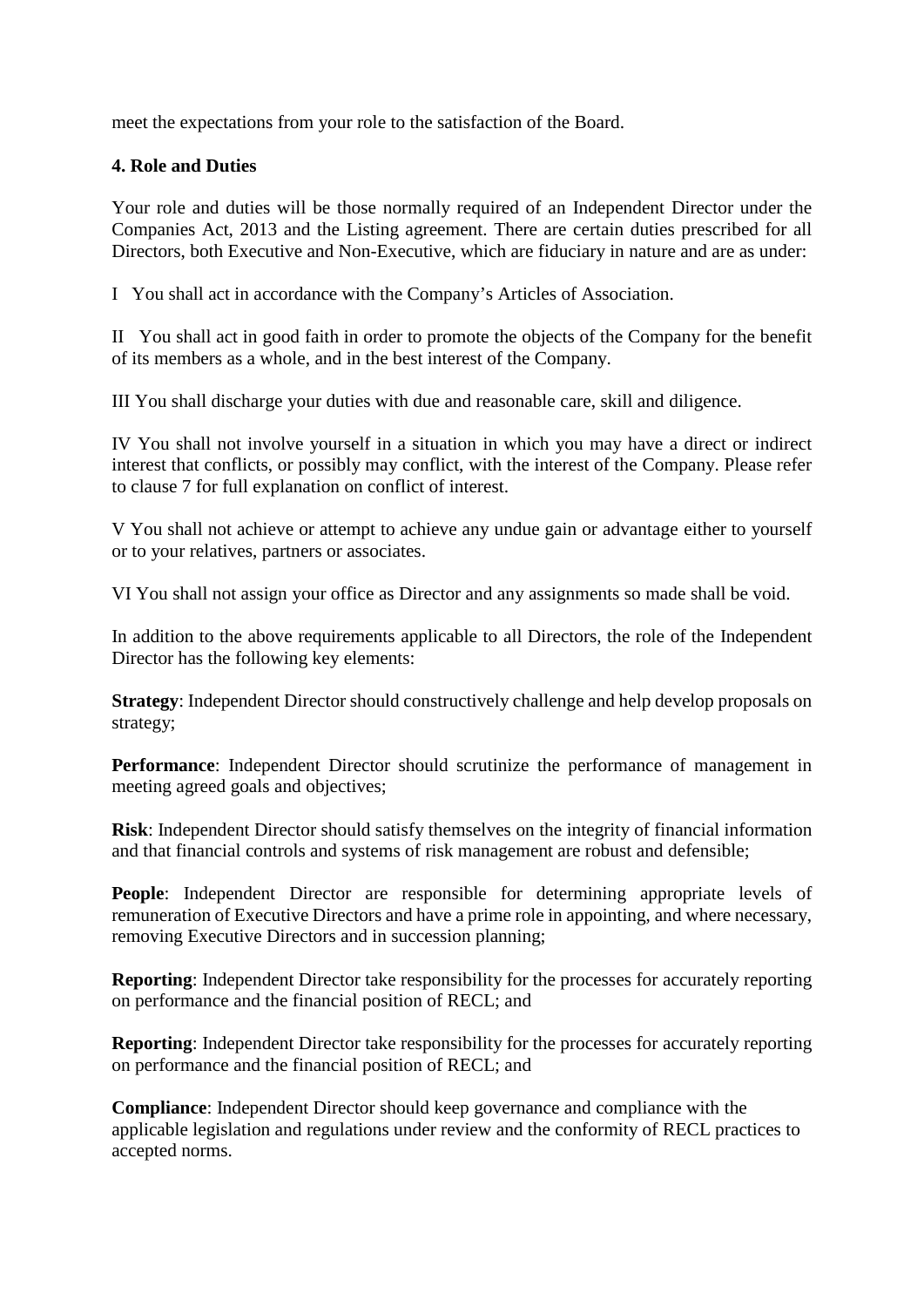### **5. Status of Appointment**

5.1 You will not be an employee of the Company and this letter shall not constitute a contract of employment. You will be paid such remuneration by way of setting fees for meetings of the Board and its Committees as may be decided by the Board and approved by the Shareholders from time to time.

5.2 The sitting fees presently paid to the Independent Director is Rs.5000/- per meeting of the Board.

5.3 The Company has adopted 'Differential Remuneration Policy' for Non-Executive Independent Directors' remuneration. As per the Differential Remuneration Policy, Non-Executive Independent Directors are currently not entitled to fixed commission. In addition, Non-Executive Independent Directors are entitled to a remuneration linked to their attendance at the meetings of the Board or Committees thereof and also on the basis of their position in various Committees of the Board, whether that of a Chairman or a member of the Committee(s).

### **6. Reimbursement of Expenses**

In addition to the remuneration described in paragraph 5 the Company will, for the period of your appointment, reimburse you for travel, hotel and other incidental expenses incurred by you in the performance of your role and duties.

### **7. Conflict of Interest**

7.1 It is accepted and acknowledged that you may have business interests other than those of the Company. As a condition to your appointment commencing, you are required to declare any such directorships, appointments and interests to the Board in writing in the prescribed form at the time of your appointment.

7.2 In the event that your circumstances seem likely to change and might give rise to a conflict of interest or, when applicable, circumstances that might lead the Board to revise its judgment that you are independent, this should be disclosed to both the Chairman and the Secretary.

### **8. Confidentiality**

All information acquired during your appointment is confidential to RECL and should not be released, either during your appointment or following termination (by whatever means) to third parties without prior clearance from the Chairman unless required by law or by the rules of any stock exchange or regulatory body. On reasonable request, you shall surrender any documents and other materials made available to you by RECL.

Your attention is also drawn to the requirements under the applicable regulations and the RECL Share Dealing Code which concern the disclosure of price sensitive information and dealing in the securities of RECL. Consequently you should avoid making any statements or performing any transactions that might risk a breach of these requirements without prior clearance from the Chairman or the Secretary.

#### **9. Induction**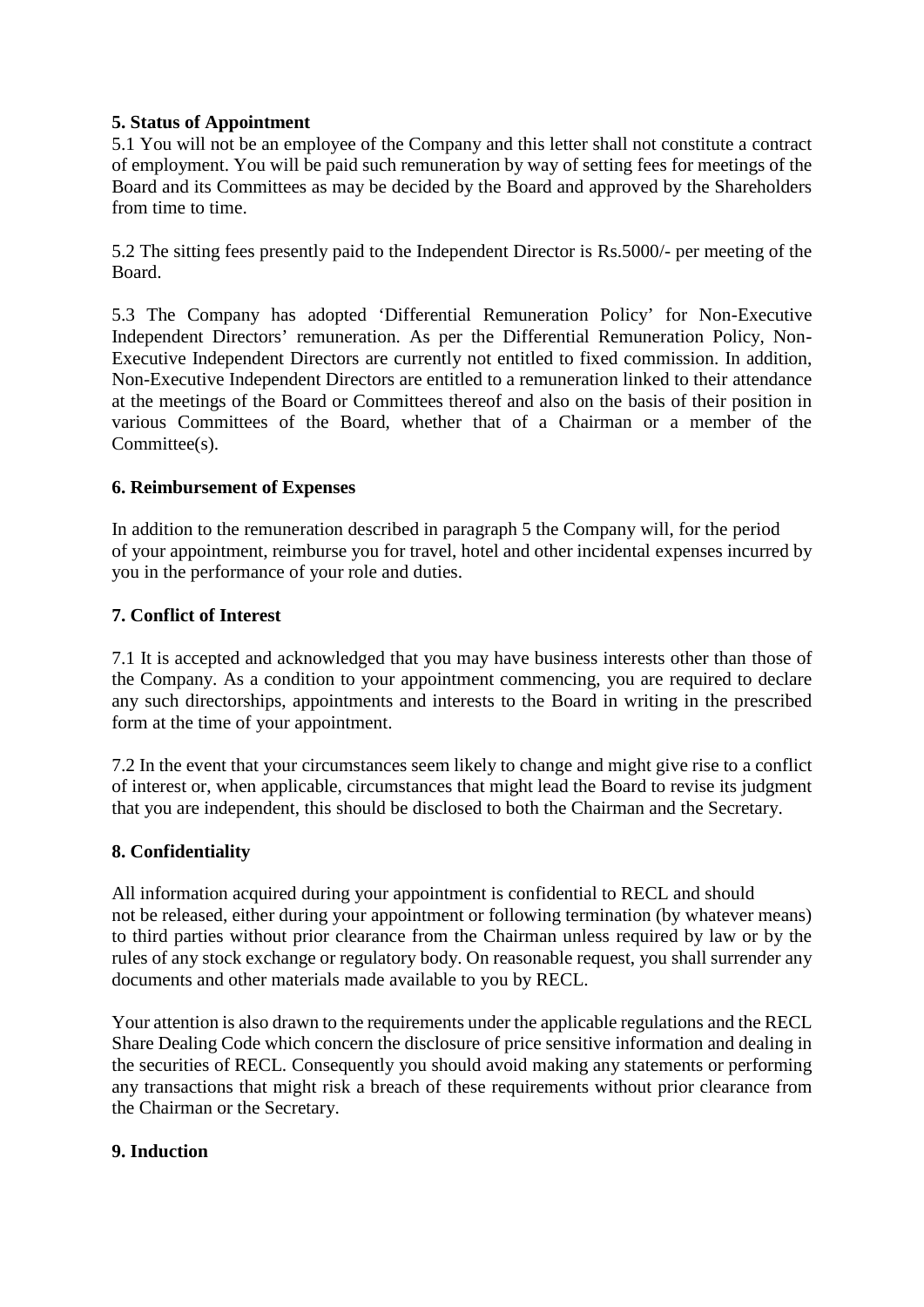Immediately after your appointment, you will be invited to attend an initial induction session and, thereafter, ongoing training and familiarization sessions, including briefings from management and site visits. Please avail yourself of these opportunities as fully as is appropriate to your personal circumstances.

### **10. Evaluation**

The Company has adopted a policy on Board Evaluation. The policy provides for evaluation of the Board, the Committees of the Board and individual Directors, including the Chairman of the Board. As per the Policy, the Company will carry out an evaluation of the performance of the Board as a whole, Board Committees and Directors on an annual basis. Your appointment and re appointment on the Board shall subject to the outcome of the yearly evaluation process.

#### **11. Insurance**

RECL has Directors' and Officers' liability insurance and it is intended that RECL will assume and maintain such cover for the full term of your appointment.

#### **12. Independent Professional Advice**

There may be occasions when you consider that you need professional advice in furtherance of your duties as a Director and it will be appropriate for you to consulting dependent advisers at the Company's expense. The Company will reimburse the full cost of expenditure incurred in accordance with the Company's policy.

#### **13. Disclosure of Interest**

The Company must include in its Annual Accounts a note of any material interest that a Director may have in any transaction or arrangement that the Company has entered into. Such interest should be disclosed no later than when the transaction arrangement comes up at a Board meeting so that the minutes may record your interest appropriately and our records are updated. A general notice that you are interested in any contracts with a particular person, firm or company is acceptable.

#### **14. Termination**

A. You may resign from your position at any time and should you wish to do so, you are requested to serve a reasonable written notice on the Board.

B. Continuation of your appointment is contingent on your getting re-elected by the shareholders in accordance with provisions of Companies Act, 2013 and the Articles of Association of the Company, from time to time in force. You will not be entitled to compensation if the shareholders do not re-elect you at any time.

C. Your appointment may also be terminated in accordance with the provisions of the Articles of Association of the Company from time to time in force.

#### **15. Governing Law**